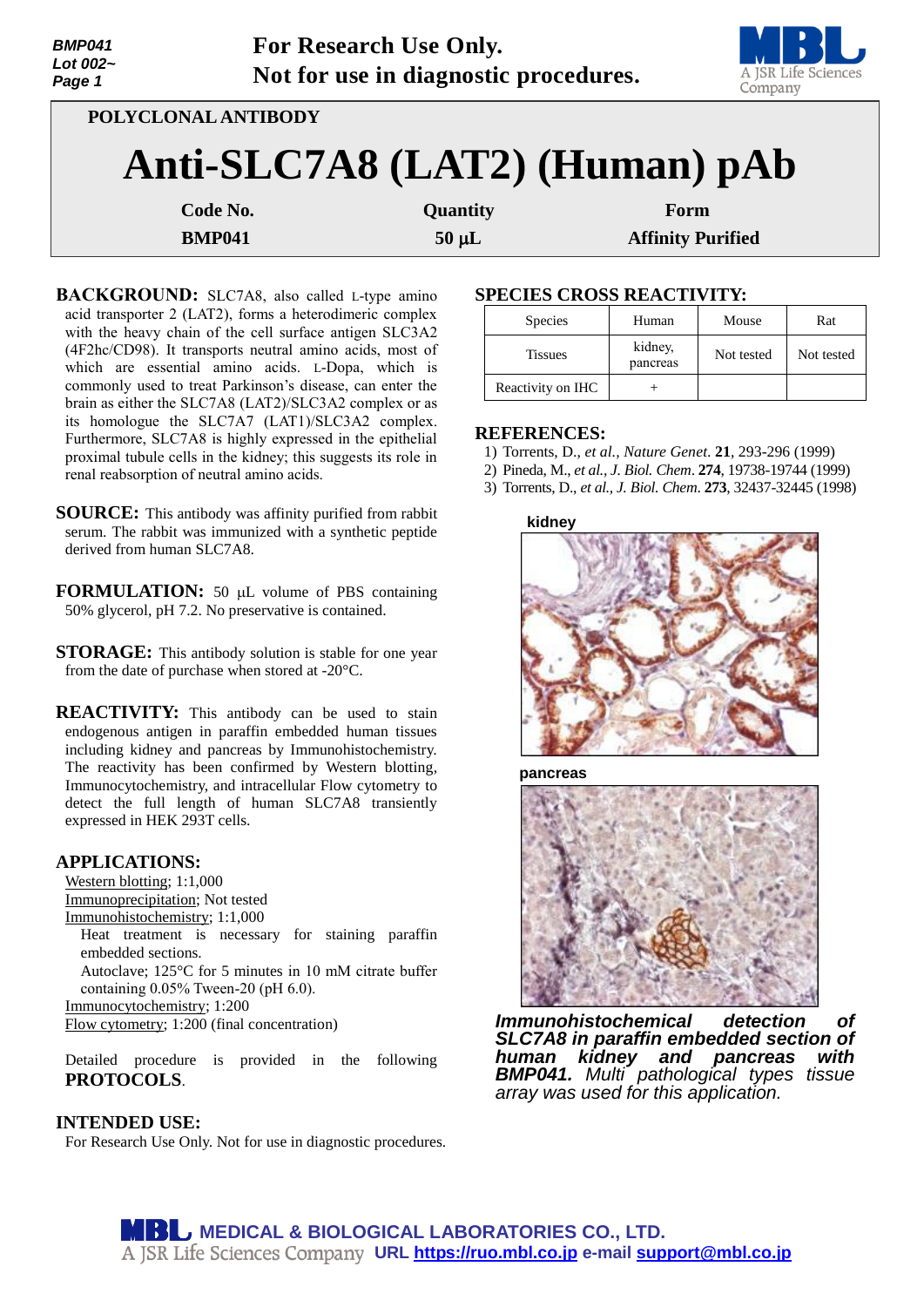## **PROTOCOLS:**

### **Immunohistochemical staining for paraffin-embedded sections**

- 1) Deparaffinize the sections with Xylene 3 times for 3-5 minutes each.
- 2) Wash the slides with Ethanol 3 times for 3-5 minutes each.
- 3) Wash the slides with PBS 3 times for 3-5 minutes each.
- 4) Heat treatment
	- Heat treatment by Autoclave:

Heat the slides immersed in retrieval solution [10 mM citrate buffer containing 0.05% Tween-20 (pH 6.0)] at 125°C for 5 minutes in pressure boiler. After boiling, the slides should remain in the pressure boiler until the temperature is cooled down to 80°C. Let the immersed slides further cool down at room temperature for 40 minutes.

- 5) Remove the slides from the retrieval solution and cover each section with  $3\%$  H<sub>2</sub>O<sub>2</sub> for 10 minutes at room temperature to block endogenous peroxidase activity. Wash 3 times in PBS for 5 minutes each.
- 6) Remove the slides from PBS, wipe gently around each section and cover tissues with 5% FCS in PBS for 30 minutes at room temperature to block non-specific staining. Do not wash.
- 7) Tip off the blocking buffer, wipe gently around each section and cover tissues with primary antibody diluted with PBS containing 5% FCS as suggested in the **APPLICATIONS**.

**Note:** It is essential for every laboratory to determine the optional titers of the primary antibody to obtain the best result.

- 8) Incubate the sections for 2 hours at room temperature.
- 9) Wash the slides 3 times in PBS for 5 minutes each.
- 10) Wipe gently around each section and cover tissues with Histostar<sup>TM</sup> (Ms+Rb) (MBL, code no. 8460). Incubate for 15 minutes at room temperature. Wash as in step 9).
- 11) Visualize by reacting for 5 minutes with DAB substrate solution (MBL, code no. 8469). \*DAB is a suspect carcinogen and must be handled with care. Always wear gloves.
- 12) Wash the slides in water for 5 minutes.
- 13) Counter stain in hematoxylin for 1 minute, wash the slides 3 times in water for 5 minutes each, and then immerse the slides in PBS for 5 minutes. Dehydrate by immersing in Ethanol 3 times for 3 minutes each, followed by immersing in Xylene 3 times for 3 minutes each.
- 14) Now ready for mounting.

(Positive controls for Immunohistochemistry; kidney, pancreas)

# **SDS-PAGE & Western blotting**

- 1) Wash the  $2 \times 10^6$  cells 3 times with PBS and suspend with 100  $\mu$ L of cold Lysis buffer [10 mM Tris-HCl pH 7.5, 150] mM NaCl, 1% Triton X-100, 1% Sodium deoxycholate, 0.1% SDS] containing appropriate protease inhibitors. Incubate it at 4°C with rotating for 30 minutes, then sonicate briefly (up to 10 seconds).
- 2) Centrifuge the tube at 12,000 x g for 10 minutes at 4°C

and transfer the supernatant to another tube.

- 3) Mix the sample with equal volume of Laemmli's sample buffer.
- 4) Incubate the samples for 1 hour at 37°C and centrifuge at 10,000 x g for 5 minutes. Transfer the supernatant into a new tube. Load  $10 \mu L$  of the sample per lane in a 1 mm thick SDS-polyacrylamide gel for electrophoresis.
- 5) Blot the protein to a polyvinylidene difluoride (PVDF) membrane at 1 mA/cm<sup>2</sup> for 1 hour in a semi-dry transfer system (Transfer Buffer: 25 mM Tris, 190 mM glycine, 20% methanol). See the manufacturer's manual for precise transfer procedure.
- 6) To reduce nonspecific binding, soak the membrane in 5% skimmed milk (in PBS, pH 7.2) for 2 hours at room temperature, or overnight at 4°C.
- 7) Incubate the membrane with primary antibody diluted with 2% skimmed milk (in PBS, pH 7.2) as suggested in the **APPLICATIONS** for 2 hours at room temperature. (The concentration of antibody will depend on the conditions.)
- 8) Wash the membrane with PBS-T [0.05% Tween-20 in PBS] (5 minutes x 3).
- 9) Incubate the membrane with the 1:2,000 HRP-conjugated anti-rabbit IgG (MBL, code no. 458) diluted with 2% skimmed milk (in PBS, pH 7.2) for 1 hour at room temperature.
- 10) Wash the membrane with PBS-T (10 minutes x 3).
- 11) Drain excess buffer on the membrane, then incubate it with appropriate chemiluminescence reagent for 1 minute.
- 12) Remove extra reagent from the membrane by dabbing with paper towel, and seal it in plastic wrap.
- 13) Expose and develop the film as usual. The condition for exposure and development may vary.



*Western blotting analysis of SLC7A8 expression in Myc-tagged SLC7A8 transfected 293T (2, 3) and parental cell (1) using BMP041 (1, 2) or anti-Myc-tag antibody (3, MBL, code no. M047-3).*

# **Immunocytochemistry**

- 1) Culture the cells at an appropriate condition on a glass slide. (For example, spread  $1x10^4$  cells for one slide, then incubate in a  $CO<sub>2</sub>$  incubator overnight.)
- 2) Wash the cells 3 times with PBS.
- 3) Fix the cells by immersing the slide in PBS containing 4% paraformaldehyde for 10 minutes at 4°C.